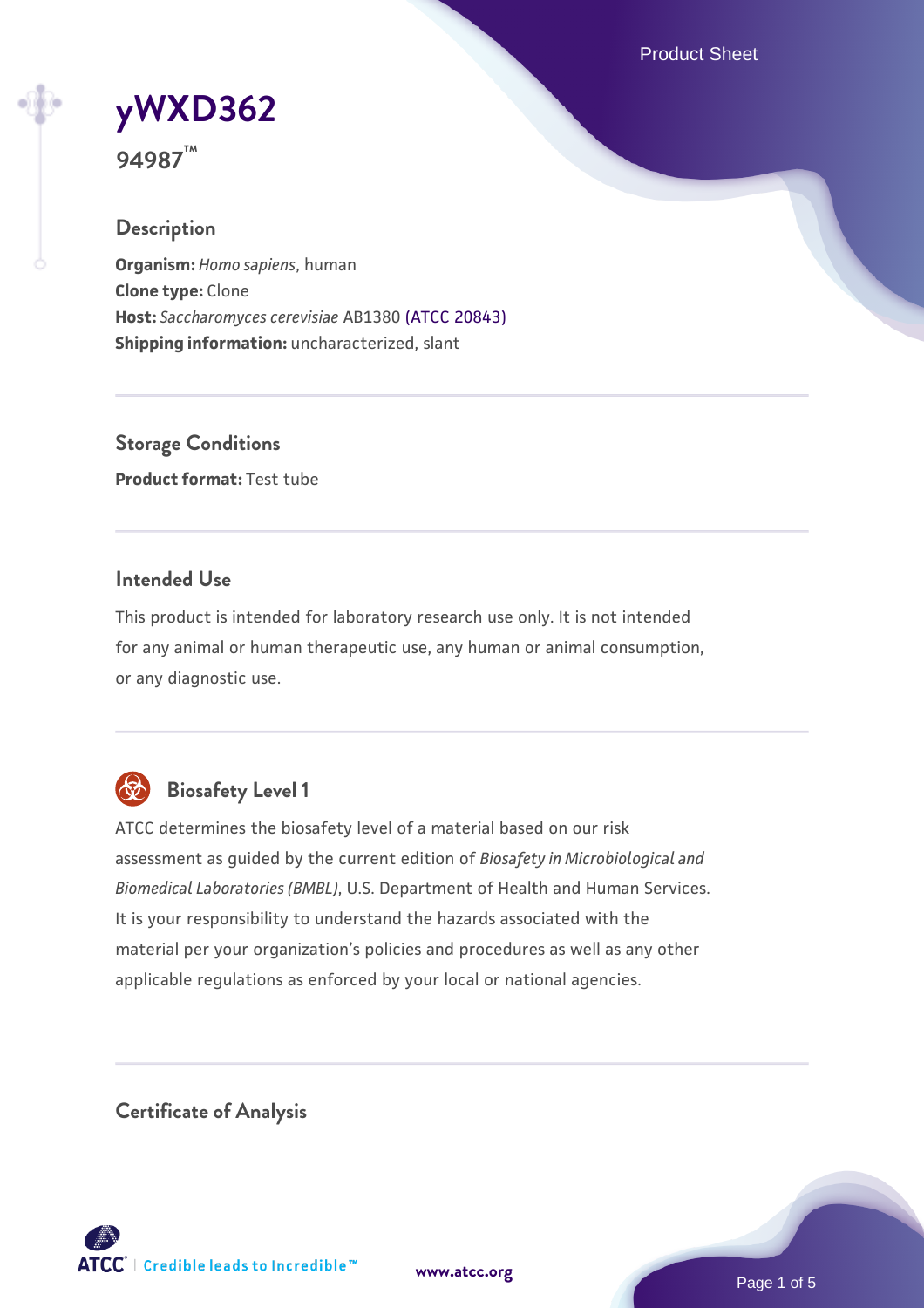

For batch-specific test results, refer to the applicable certificate of analysis that can be found at www.atcc.org.

### **Insert Information**

**Type of DNA:** genomic **Genome:** Homo sapiens **Chromosome:** X X q24-q28 **Gene name:** DNA Segment, single copy **Gene product:** DNA Segment, single copy [DXS1974] **Gene symbol:** DXS1974 **Contains complete coding sequence:** Unknown **Insert end: Tagl** 

#### **Vector Information**

**Construct size (kb):** 230.0 **Intact vector size:** 11.700 **Vector name:** pYAC-RC **Type of vector:** YAC **Construction:** pYAC3, polylinker **Host range:** *Saccharomyces cerevisiae*; *Escherichia coli* **Centromere:** CEN4 **Cloning sites:** NotI; SacII; SalI; mLuI; ClaI; SnaBI; SmaI **Markers:** SUP4; HIS3; ampR; URA3; TRP1 Polylinker sites: Notl; SacII; SalI; mLuI; ClaI; SnaBI; SmaI **Promoters:** none **Replicon:** pMB1; ARS1

# **Growth Conditions**

**Medium:** 



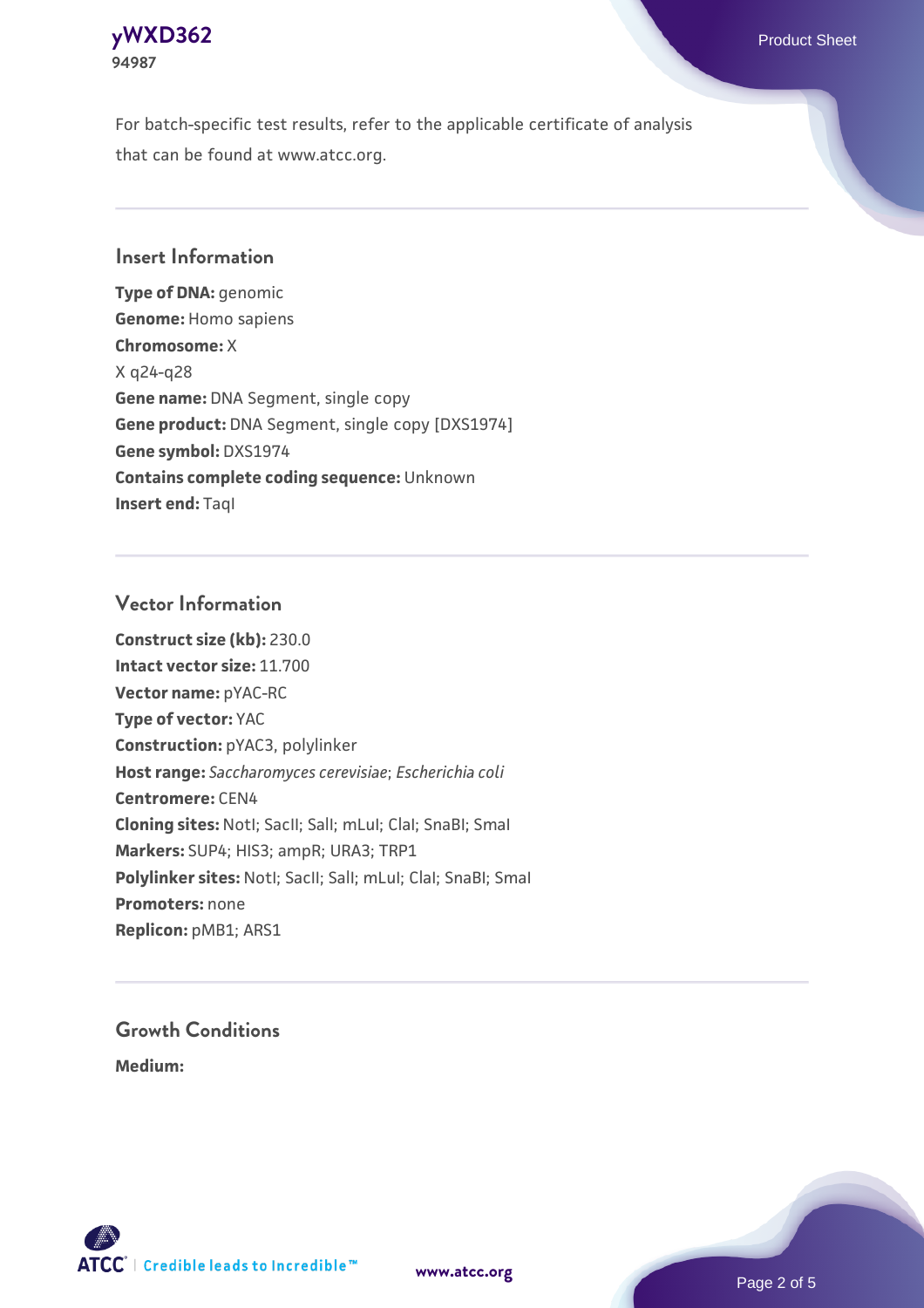**[yWXD362](https://www.atcc.org/products/94987)** Product Sheet **94987**

[ATCC Medium 1245: YEPD](https://www.atcc.org/-/media/product-assets/documents/microbial-media-formulations/1/2/4/5/atcc-medium-1245.pdf?rev=705ca55d1b6f490a808a965d5c072196) **Temperature:** 30°C

#### **Notes**

More information may be available from ATCC (http://www.atcc.org or 703- 365-2620).

### **Material Citation**

If use of this material results in a scientific publication, please cite the material in the following manner: yWXD362 (ATCC 94987)

### **References**

References and other information relating to this material are available at www.atcc.org.

#### **Warranty**

The product is provided 'AS IS' and the viability of ATCC® products is warranted for 30 days from the date of shipment, provided that the customer has stored and handled the product according to the information included on the product information sheet, website, and Certificate of Analysis. For living cultures, ATCC lists the media formulation and reagents that have been found to be effective for the product. While other unspecified media and reagents may also produce satisfactory results, a change in the ATCC and/or depositor-recommended protocols may affect the recovery, growth, and/or function of the product. If an alternative medium formulation or reagent is used, the ATCC warranty for viability is no longer

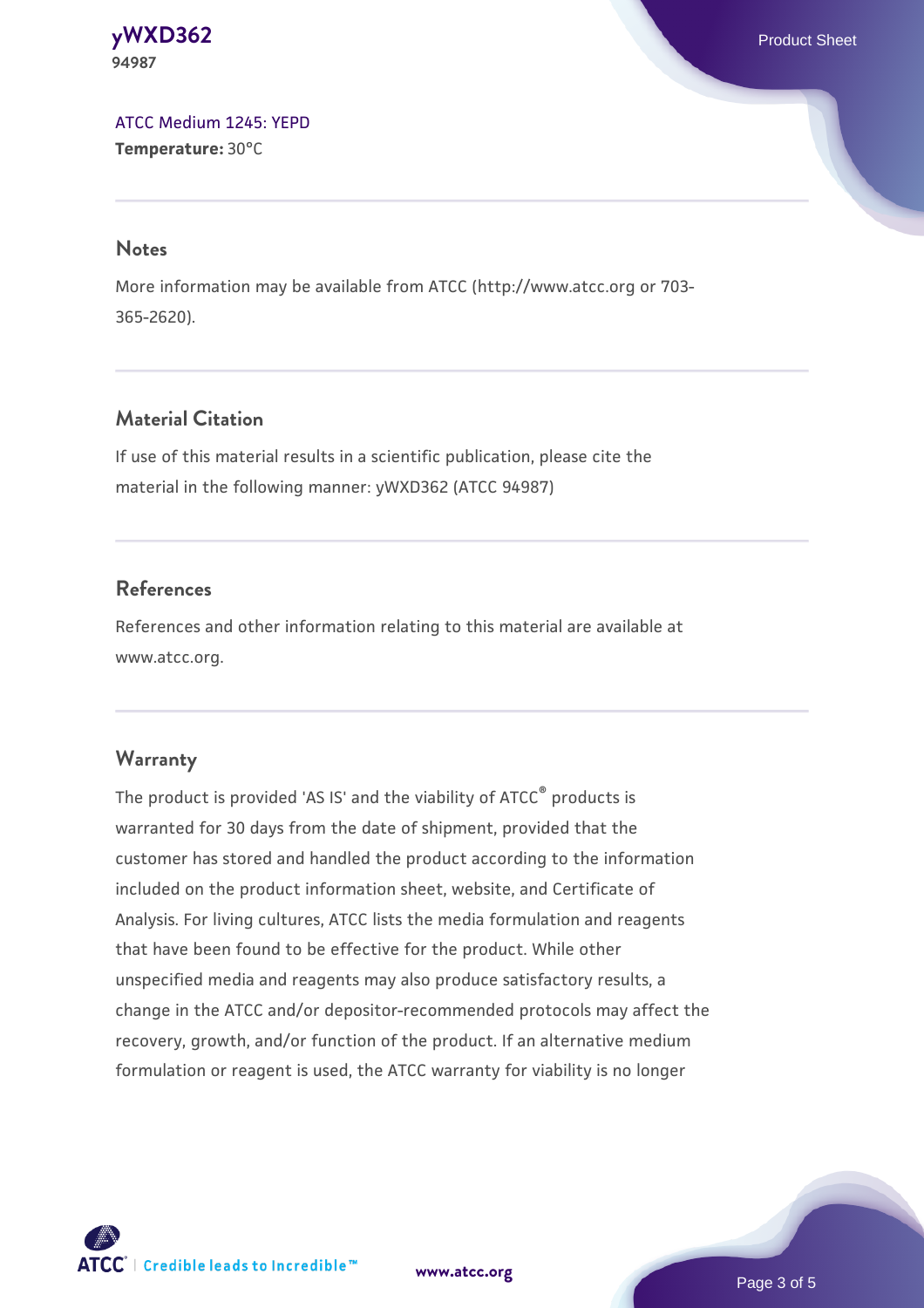**[yWXD362](https://www.atcc.org/products/94987)** Product Sheet **94987**

valid. Except as expressly set forth herein, no other warranties of any kind are provided, express or implied, including, but not limited to, any implied warranties of merchantability, fitness for a particular purpose, manufacture according to cGMP standards, typicality, safety, accuracy, and/or noninfringement.

#### **Disclaimers**

This product is intended for laboratory research use only. It is not intended for any animal or human therapeutic use, any human or animal consumption, or any diagnostic use. Any proposed commercial use is prohibited without a license from ATCC.

While ATCC uses reasonable efforts to include accurate and up-to-date information on this product sheet, ATCC makes no warranties or representations as to its accuracy. Citations from scientific literature and patents are provided for informational purposes only. ATCC does not warrant that such information has been confirmed to be accurate or complete and the customer bears the sole responsibility of confirming the accuracy and completeness of any such information.

This product is sent on the condition that the customer is responsible for and assumes all risk and responsibility in connection with the receipt, handling, storage, disposal, and use of the ATCC product including without limitation taking all appropriate safety and handling precautions to minimize health or environmental risk. As a condition of receiving the material, the customer agrees that any activity undertaken with the ATCC product and any progeny or modifications will be conducted in compliance with all applicable laws, regulations, and guidelines. This product is provided 'AS IS' with no representations or warranties whatsoever except as expressly set forth herein and in no event shall ATCC, its parents, subsidiaries, directors, officers, agents, employees, assigns, successors, and affiliates be liable for indirect, special, incidental, or consequential damages of any kind in connection with or arising out of the customer's use of the product. While reasonable effort is made to ensure authenticity and reliability of materials on deposit, ATCC is not liable for damages arising from the misidentification or



**[www.atcc.org](http://www.atcc.org)**

Page 4 of 5